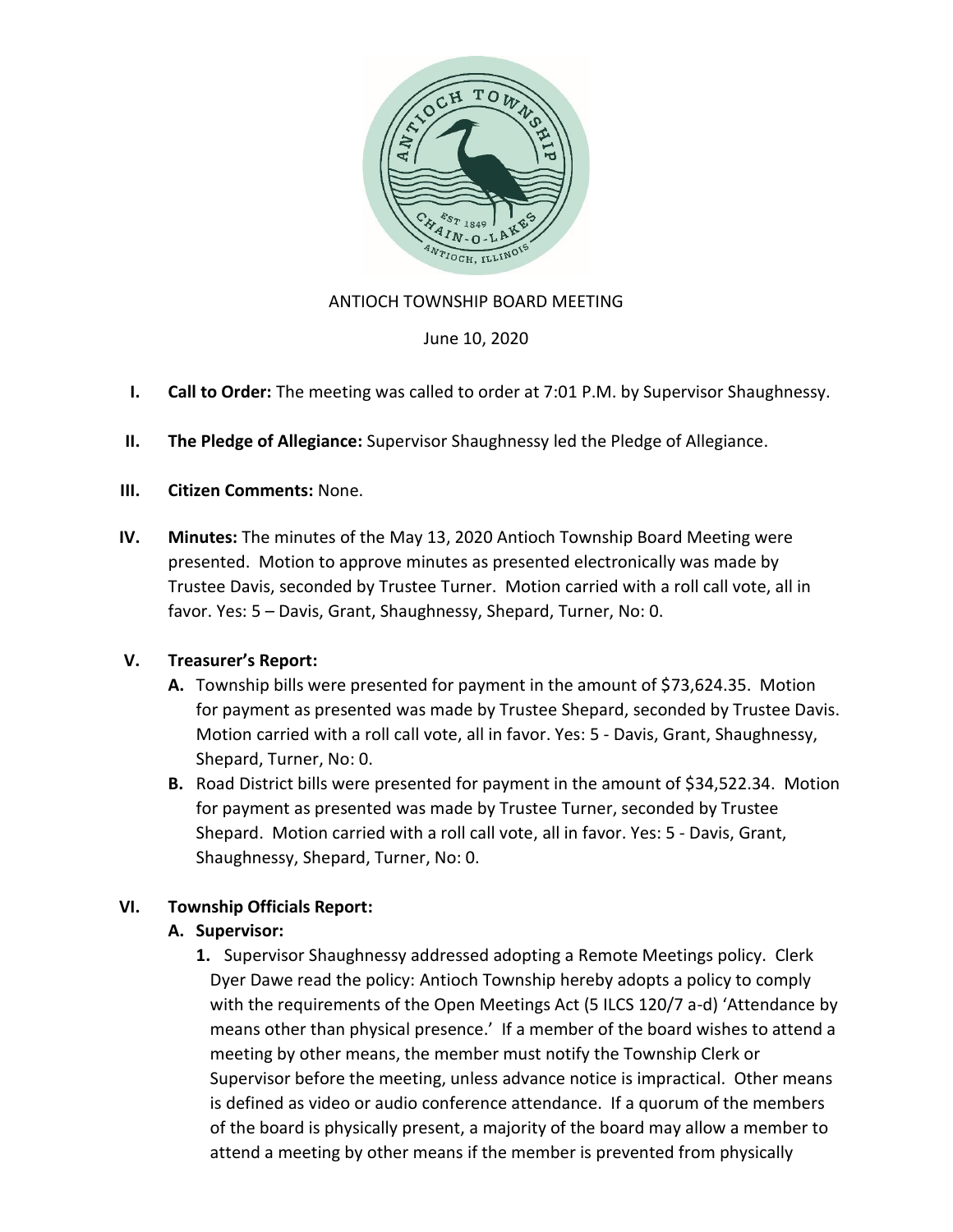attending because of: (i) personal illness or disability; (ii) employment purposes or the business of the public body; or (iii) a family or other emergency. A majority of the Board may allow a member to attend by other means only in accordance with and to the extent allowed by rules adopted by the Township Board. The rules must conform to the requirements and restrictions set forth in Section 120/7. Adopted this 10th day of June, 2020 pursuant to a roll call vote by the Board of Trustees of Antioch Township, Lake County, Illinois. Motion to adopt the remote meeting policy as read was made by Trustee Shepard and seconded by Trustee Turner. Motion carried with a roll call vote, all in favor. Yes: 5 - Davis, Grant, Shaughnessy, Shepard, Turner, No: 0.

- **2.** Supervisor Shaughnessy reported the Township will be terminating interest in the St. Peter building based on the results of the feasibility study. A letter will be sent to the Archdiocese to make them aware the Township is no longer pursuing it and why. Chris Hansen, an architect at Kluber will be providing a proposal for their professional architecture and engineering services covering a concept design and basic construction costs for a new Township building covering our current and future needs.
- **3.** Supervisor Shaughnessy discussed acquiring responsibility of Senior Services from the Village and more involvement with the Village. This could provide the Township the opportunity to increase involvement with Senior Services, the Village, and general and emergency assistance for all constituents. A feasibility group will need to be created. Trustee Grant requested a breakdown of what would be spent vs current costs for offices and programs, that costs be shared with the Village, and a growth study be completed to help with decisions.
- **4.** Supervisor Shaughnessy requested that all employees of the Township complete the annual Sexual Harassment Training Program, fill out the participant confirmation page, and submit it to the Township office for record keeping.
- **B. Clerk:** Clerk Dyer Dawe asked for feedback on meeting minutes and it was determined the minutes would be more condensed.
- **C. Assessor:** No update.

## **D. Highway Commissioner:**

**1.** Highway Commission Ring reported the first round of mowing started as well as road preparation in anticipation for pulverization and blacktop. The Highway Department is going out to bid for blacktop and bids will be opened on June 25, 2020 at 9 A.M. at the Highway Department. A joint project with Lake Villa for a couple roads may occur and is pending a response.

#### **E. Trustee Reports:**

- **1. Senior Committee, Trustee Davis:**
	- **a.** There have been no events and the hope is to have a program by November.
- **2. Grant Committee, Trustee Turner:**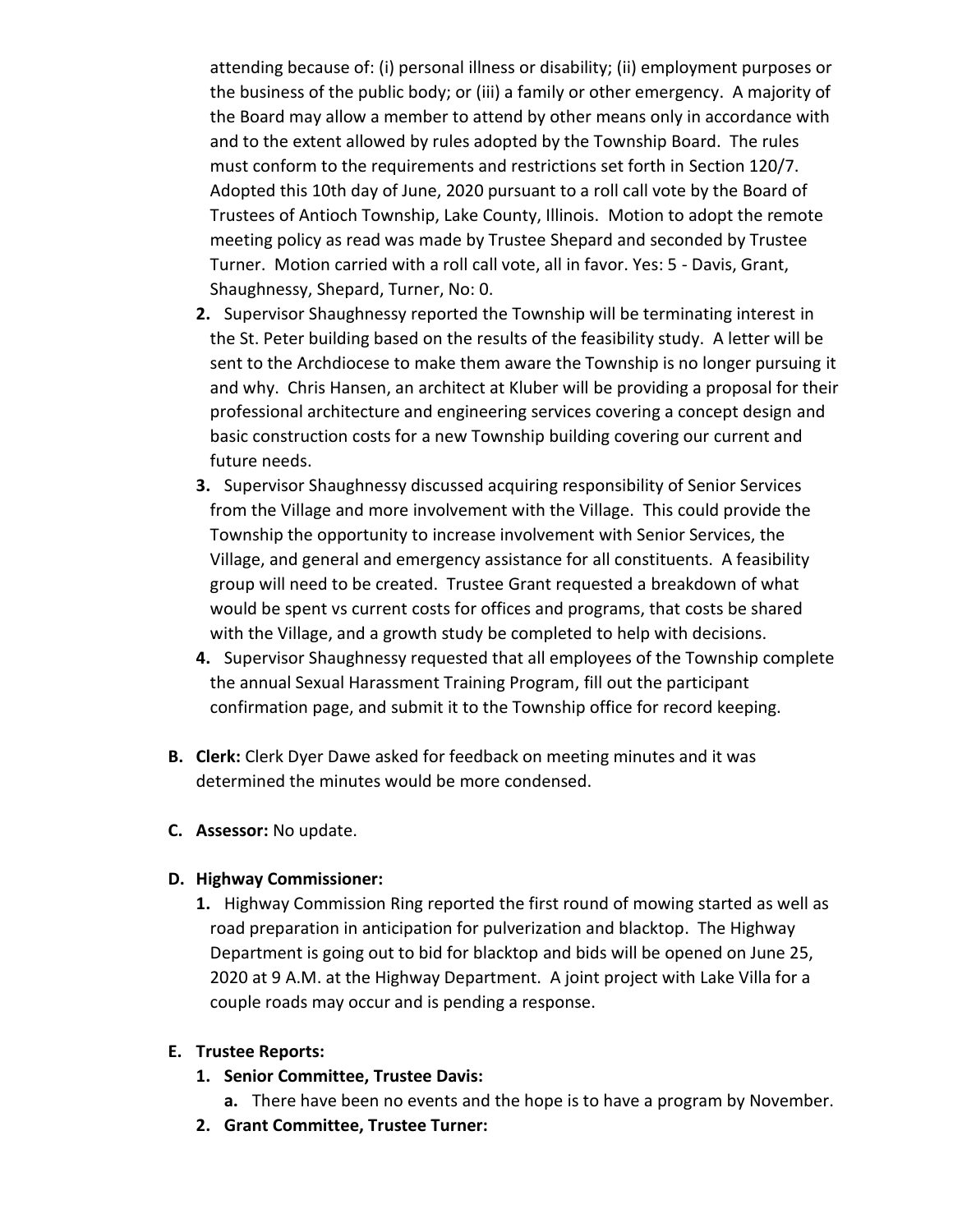- **a.** The IDNR Bike Path proposal documents were likely not received by the deadline. A response has not been received from Springfield.
- **b.** The ComEd Green Region grant has been submitted.
- **c.** Money was received from the technology grant and that paid for the Trustee's iPads. A second fund is coming and the four Trustees will receive Surface Pros in order to access all documents remotely.
- **d.** It was confirmed with the Municipal League that the Township is properly registered for the Municipal League Grant with FEMA for COVID-19.
- **e.** The Lake County Board approved a \$19 million grant for COVID-19 recovery. The Township will look into the food and security portion for the pantry. The Township is applying for as many recovery grants as possible.
- **3. Transportation Committee, Trustee Grant:** No update.
	- **a.** Supervisor Shaughnessy reported that transportation was opened for one ride last month, and the driver and passenger both tested negative for COVID-19. Transportation services will remain closed at this time.

# **4. Parks Committee, Trustee Shepard:**

**a.** More remediation is needed with the buckthorn and prairie grass at Osmond Park. The bridge is ready for use. A part-time individual was hired to temporarily cut the grass until the Township's employee that is on leave is back to work. Supervisor Shaughnessy met with a surveillance company to discuss cameras to see license plates coming in and out as well as monitor the concessions. Comcast put Wi-Fi in to allow operation of the electronic scoreboards for the baseball and football fields. The Township is working with Waste Management, the Village, and High School to move the dirt pile to the Waste Management site and use where the storage is now for an additional parking lot.

# **VII. New Business:**

- **A.** Clerk Dyer Dawe shared multiple video conferencing options from Zoom and GoToMeeting to allow remote meeting participation. A motion for the Clerk to sign a 1-year contract with GoToMeeting for \$16 per month with a \$5 per month add on for audio conferencing service was made by Trustee Grant and seconded by Trustee Turner. Motion carried with a roll call vote, all in favor. Yes: 5 - Davis, Grant, Shaughnessy, Shepard, Turner, No: 0.
- **B.** Supervisor Shaughnessy reported the Township Officials of Illinois released guidance on an in-person Annual Town Meeting for July 21, 2020 if approval is received from the board and Lake County Health Department. A motion was made by Trustee Grant and seconded by Trustee Turner to have the Annual Town Meeting on Tuesday, July 21, 2020 at 6:30 P.M. in the Steve Smouse Hall at the Township Building. Motion carried with a roll call vote, all in favor. Yes: 5 - Davis, Grant, Shaughnessy, Shepard, Turner, No: 0.

## **VIII. Executive Session:** None.